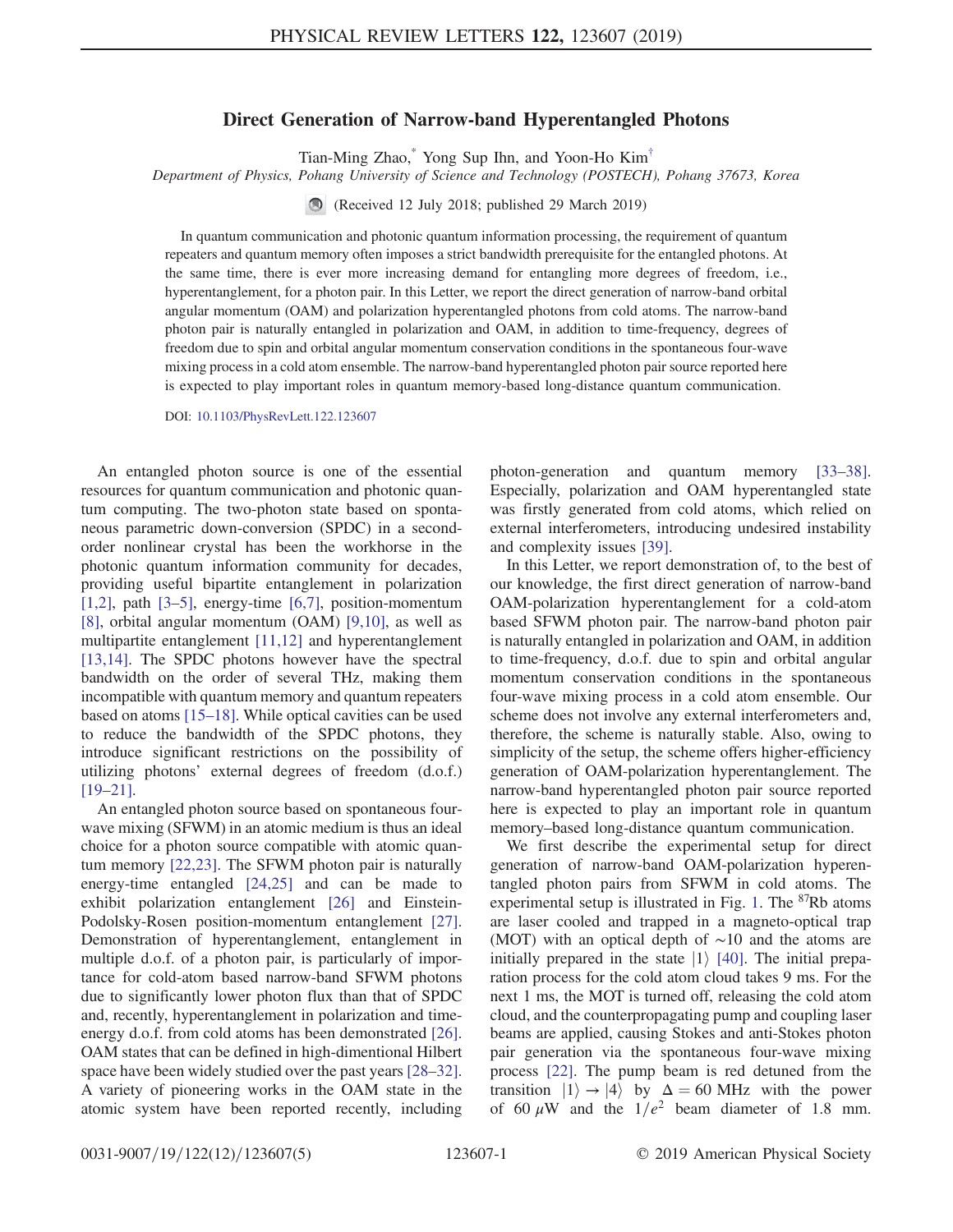<span id="page-1-0"></span>

FIG. 1. System schematics. (a) Experimental setup for creation and detection of the hyperentangled state. WP is the wave plate, PBS is the polarization beam splitter, VPP is the vortex phase plate, FP is the Fabry-Perot cavity, SPD is the single-photon detector, and TCSPC is the time-correlated single-photon counting module. Coupler is the combination of objective lens and single mode fiber. In the inset, we show the phase pattern of the VPPs. Pa, Pb, Pc, and Pd are in sequence used to measure  $|G\rangle$ ,  $|R\rangle$ ,  $1/\sqrt{2}(|G\rangle + |R\rangle)$  and  $1/\sqrt{2}(|G\rangle$  $i|R\rangle$  modes, see text for details. (b) The energy level diagram for SFWM.

The coupling beam is on resonance with the transition  $|2\rangle \rightarrow |3\rangle$  with the power of 10 mW and the diameter of 1.8 mm. The polarization of the coupling and pump lasers are  $\sigma^+$  and  $\sigma^-$ , respectively. Due to phase matching, counterpropagating Stokes and anti-Stokes photon pairs are generated between the transitions  $|4\rangle \rightarrow |2\rangle$  and  $|3\rangle \rightarrow |1\rangle$ , respectively.

The Stokes and anti-Stokes photon pair is collected, at an angle of 3° relative to the pump and coupling beam directions, by using single mode optical fibers to spatially filter them from the strong pump and coupling laser beams. The bandwidth of the two-photons is 14.6(7) MHz. To further reduce noise photons from scattered pump or coupling lasers, a couple of temperature-controlled Fabry-Perot etalons with a bandwidth of 215 MHz are used as frequency filters. The transmittance of each etalon is 90%. The two-photon count rate is 42(6)/s. Note that the biphoton modes are focused in the middle of the Rb cell with the  $1/e^2$  diameter of 250  $\mu$ m.

One of the key advantages of our scheme is that the photon pair from SFWM is naturally hyperentangled in polarization and OAM d.o.f., in addition to time-energy entanglement. The polarization-OAM hyper-entanglement has been achieved by the judicious choice of polarization and OAM configurations of the pump and coupling beams. Generally speaking, only the total angular momentum is conserved during the SFWM process. However, spin angular momentum (SAM) and OAM can be separately conserved when a light beam propagates in a vacuum or a homogeneous and isotropic medium in the paraxial approximation [\[41,42\].](#page-4-15) Independent conservation of SAM and OAM states for the SFWM process in a cold atom ensemble without tightly focused beams allows us to achieve direct generation of narrow polarization-OAM hyper-entangled photons. Note that time-energy entanglement is also present in SFWM photon pairs, and it has been studied elsewhere [\[24,25\].](#page-4-8)

Let us first discuss the mechanism for polarization entanglement of the SFWM photon pair in our case as the scheme differs significantly from those of prior works reported in Ref. [\[26,39,43\]](#page-4-9). To date, polarization entanglement of the SFWM photon pair has been mainly achieved by the following two methods: (i) by using two separate SFWM pathways in a Mach-Zehnder interferometer [\[39,43\]](#page-4-13) and (ii) by relying on the right-angle geometry for pump and coupling lasers and SFWM photons [\[26\]](#page-4-9). There are some obvious disadvantages with these schemes. For the first scheme [\[39,43\]](#page-4-13), interferometric stability is required for generating polarization entanglement and long-term stability of a large Mach-Zehnder interferometer involving a cold atom medium is not trivial. For the latter [\[26\]](#page-4-9), to achieve the right-angle geometry, large pump detuning and pump power is required. Our scheme makes use of SAM conversation to directly generate polarization entangled photon pairs from cold atoms [\[44\].](#page-4-16)

After the cold atom ensemble is trapped in a MOT, we turn off the magnetic field and compensate for the stray magnetic fields so that the atoms are prepared in the ground state without Zeeman splitting. For SFWM photon pair generation, the weak pump laser and strong coupling laser beams are applied in the counterpropagating geometry to the cold atom ensemble, see Fig. [1\(a\)](#page-1-0). Since SFWM is a parametric process, after a transition cycle, the atoms come back to the initial states. Although the Zeeman sublevels are degenerate, the transitions between different Zeeman sublevels may generate photons with different polarization states. Table [I](#page-2-0) describes all possible polarization combinations for the SFWM process involving the degenerate Zeeman sublevels. Note that, for a specific pump and coupling polarization combination, there exist two conjugate polarization pathways for the Stokes and anti-Stokes photons. If such a set of conjugate polarization pathways become indistinguishable, the two photons become polarization entangled.

Figure [2](#page-2-1) shows the energy level diagrams and transition pathways for the SFWM processes that may result in direct generation of polarization entangled photon pairs. The transition pathways for  $\sigma^-$  polarized Stokes and  $\sigma^+$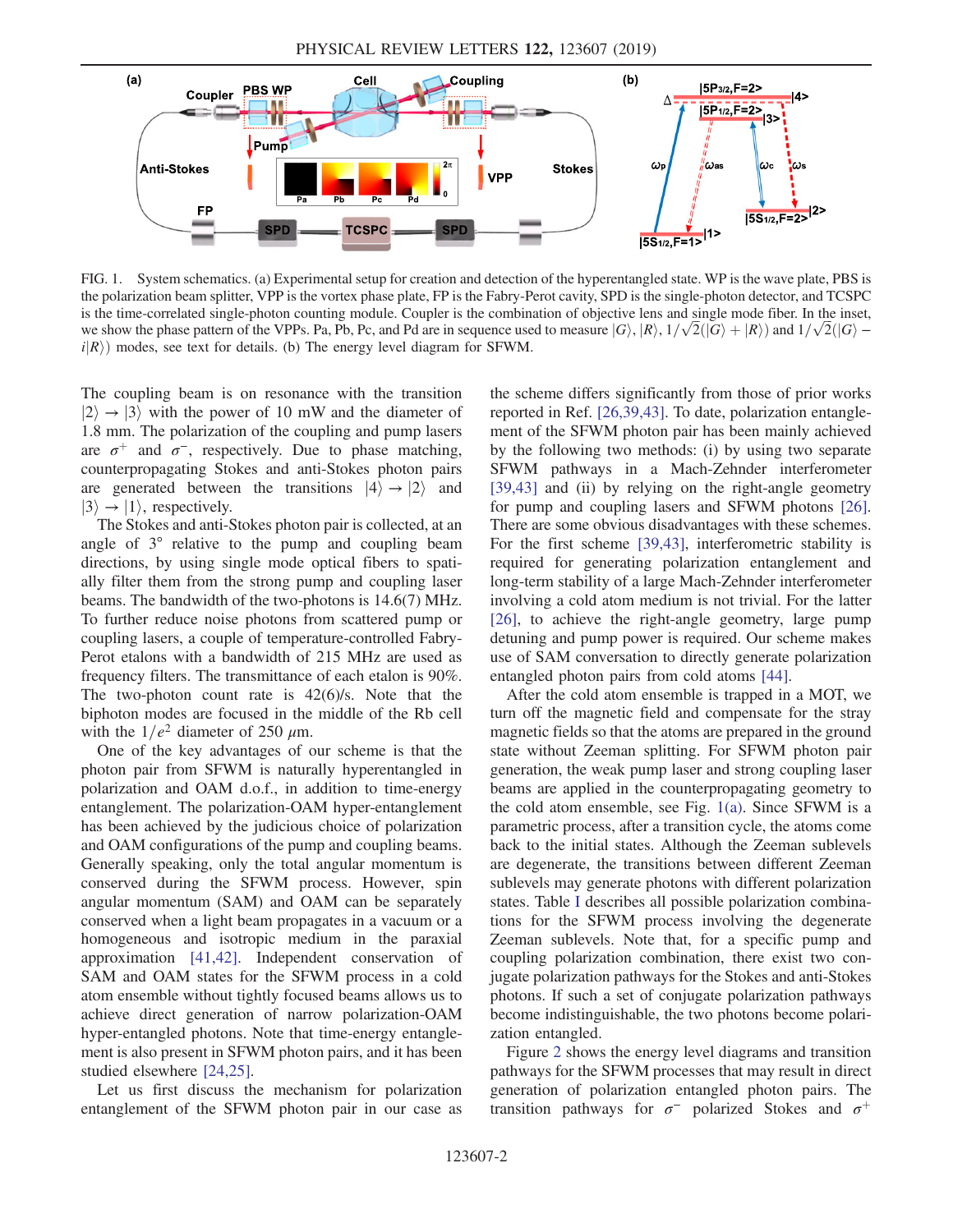<span id="page-2-0"></span>TABLE I. Polarization combinations for the involved photons. The second and third rows are for coupling with  $\sigma^+$  and pump with  $\sigma^-$ . The fifth and sixth rows are for coupling with  $\sigma^-$  and pump with  $\sigma^+$ . For each combination, there exist two conjugate polarization pathways for the Stokes and anti-Stokes photons.

| Coupling              | Pump       | <b>Stokes</b> | Anti-Stokes |
|-----------------------|------------|---------------|-------------|
| $\sigma^+$            |            |               |             |
| $\sigma^+$            | $\sigma^-$ |               |             |
| $\sigma^+$            |            |               |             |
| $\sigma$ <sup>-</sup> |            |               |             |
| $\sigma$ <sup>-</sup> | $\sigma^+$ |               |             |
|                       |            |               |             |

polarized anti-Stokes photons are shown in Fig. [2\(a\).](#page-2-1) The transition pathways for  $\sigma^+$  polarized Stokes and  $\sigma^$ polarized anti-Stokes photons are shown in Fig. [2\(b\)](#page-2-1). The case in Fig. [2](#page-2-1) contains exactly two biphoton amplitudes and therefore is our choice for directly generating polarization entangled photon pairs. As the Zeeman sublevels are degenerate, the two biphoton polarization amplitudes in Fig. [2](#page-2-1) are degenerate, leading to the polarization entangled state,

<span id="page-2-2"></span>
$$
|\psi\rangle_{\text{SAM}} = \frac{1}{\sqrt{1+\gamma_1^2}} (|\sigma_s^+ \sigma_{as}^- \rangle + \gamma_1 |\sigma_s^- \sigma_{as}^+ \rangle), \qquad (1)
$$

where  $\gamma_1$  represents the relative amplitude between  $\left| \sigma_s^+ \sigma_{as}^- \right\rangle$ and  $|\sigma_s^-\sigma_{as}^+\rangle$  modes. The subscripts s and as refer to the Stokes and the anti-Stokes photons, respectively.

While it is convenient to describe polarization states in the atomic reference frame when atom-photon interaction is involved, for the propagating photons, it is more convenient to express the polarization states in the detector's reference frame. Considering the fact that Stokes and anti-Stokes photons are propagating in the opposite directions, the state in Eq. [\(1\)](#page-2-2) should be rewritten in the detector's reference frame as,

<span id="page-2-4"></span><span id="page-2-1"></span>

FIG. 2. Energy level diagrams and transition paths at different polarization configurations in SFWM when coupling and pump beam are with the polarization  $\sigma^+$  and  $\sigma^-$ , respectively. (a) For  $\sigma^$ polarized Stokes and  $\sigma^+$  polarized anti-Stokes photons. (b) For σ<sup>+</sup> polarized Stokes and  $\sigma$ <sup>-</sup> polarized anti-Stokes photons. Solid, double solid, dashed, and double dashed lines are transitions for the pump, coupling, Stokes photon, and anti-Stokes photons, respectively.

$$
|\psi\rangle'_{\text{SAM}} = \frac{1}{\sqrt{1+\gamma_1^2}} (|\sigma_s^+ \sigma_{as}^+\rangle + \gamma_1 |\sigma_s^- \sigma_{as}^-\rangle). \tag{2}
$$

Let us now discuss the entanglement in the OAM d.o.f. of the SFWM photons. Within the paraxial approximation, the spatial modes of the light beams carrying OAM are usually described by the Laguerre-Gaussian  $(LG_{pl})$  function, where  $p$  and  $l$  represent the radial and azimuthal numbers, respectively. Due to OAM conservation, high dimensional bipartite entanglement is possible. When the coupling and pump beams are both carrying zero OAM, the OAM state of Stokes and anti-Stokes photons is entangled as

$$
|\psi\rangle = C \sum_{m=-\infty}^{\infty} \alpha_m |m_s\rangle | - m_{as}\rangle, \qquad (3)
$$

where C is the normalization coefficient and  $\alpha_m$  is the relative amplitude of the state with OAM of  $m\hbar$  [\[35,36\].](#page-4-17) As in Refs. [\[35,36\]](#page-4-17), for simplicity, we focus on modes with  $m = 0$  and 1. Hereafter, we describe states with OAM of 0,  $\hbar$ , and  $-\hbar$  as  $|G\rangle$ ,  $|R\rangle$  and  $|L\rangle$ , respectively. Thus the expected entangled state can be written as

<span id="page-2-3"></span>
$$
|\psi\rangle_{\text{OAM}} = \frac{1}{\sqrt{1+\gamma_2^2}} (|G_s G_{as}\rangle + \gamma_2 |R_s L_{as}\rangle), \qquad (4)
$$

where  $\gamma_2$  represents the relative amplitude. Again, we reexpress the equation in terms of the detector's reference frame and considering the fact that Stokes and anti-Stokes photons are counterpropagating, Eq. [\(4\)](#page-2-3) is rewritten as,

$$
|\psi\rangle'_{\text{OAM}} = \frac{1}{\sqrt{1+\gamma_2^2}} (|G_s G_{as}\rangle + \gamma_2 |R_s R_{as}\rangle). \tag{5}
$$

The narrow-band SFWM biphoton state is therefore polarization-OAM hyperentangled, in addition to energytime, and can be written as

$$
|\psi\rangle = C(|\sigma_s^+ \sigma_{as}^+\rangle + \gamma_1|\sigma_s^- \sigma_{as}^-\rangle) \otimes (|G_s G_{as}\rangle + \gamma_2|R_s R_{as}\rangle)
$$
\n(6)

where C is the normalization coefficient.

In order to confirm the hyperentanglement nature of the quantum state, we perform quantum state tomography for the polarization state as well as OAM states of the photons. First, for the polarization d.o.f., we apply the standard quantum state tomography technique using combinations of WPs and PBS in front of the coupling optics in the paths of Stokes and the anti-Stokes photons, see Fig. [1\(a\).](#page-1-0) The measurement bases are chosen as  $|H\rangle$ ,  $|V\rangle$ ,  $|+\rangle$  =  $1/\sqrt{2}(|H\rangle + |V\rangle)$  and  $|\sigma^+\rangle = 1/\sqrt{2}(|H\rangle - i|V\rangle)$ , where  $|H\rangle$  and  $|V\rangle$  represent the horizontal and vertical polarization, respectively. Note also that, in experiment,  $\gamma_1$  in Eq. [\(2\)](#page-2-4) is related to parameters of the MOT, alignment of all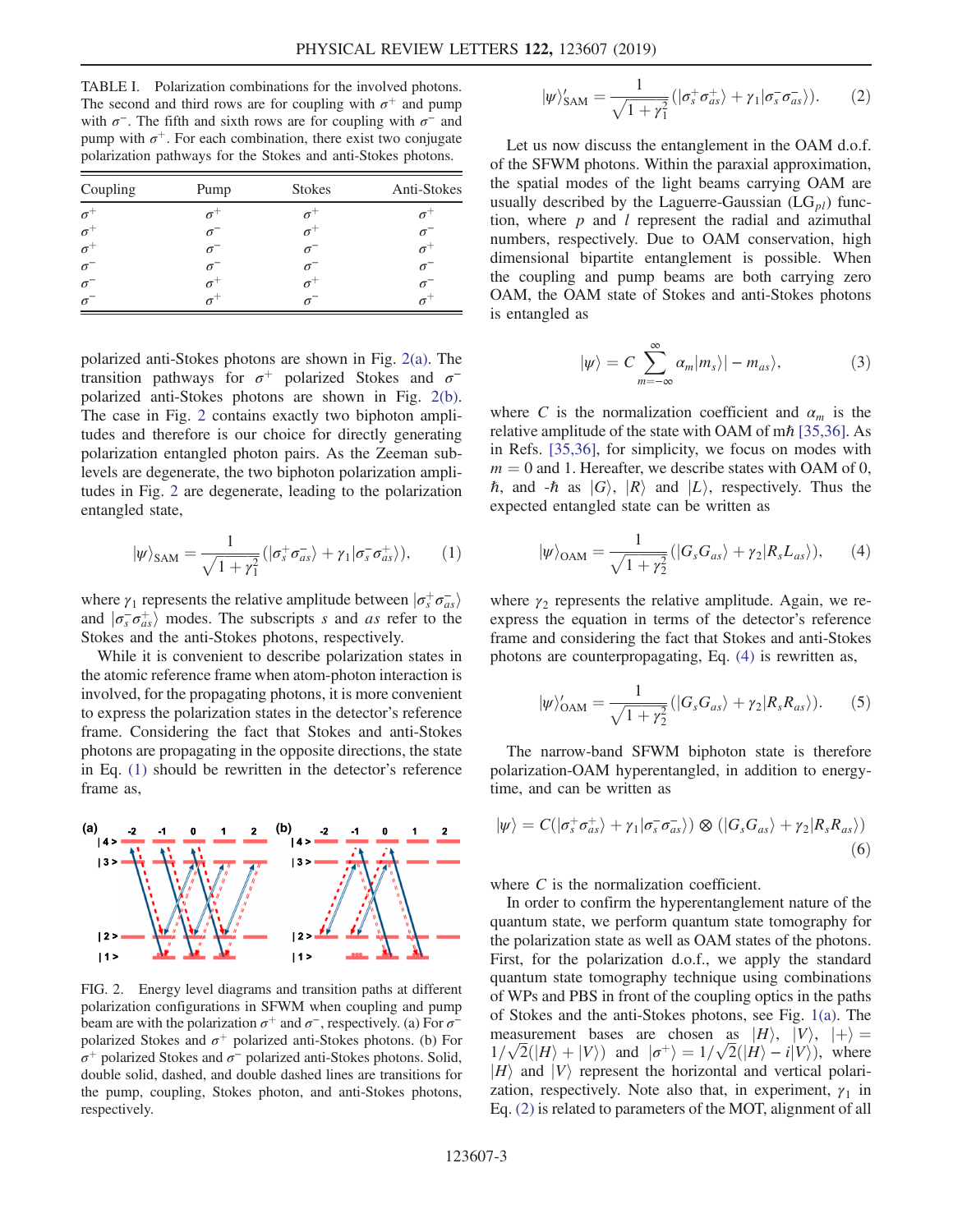<span id="page-3-4"></span>

FIG. 3. Reconstructed two-photon polarization state  $\rho_1$ . The real and imaginary parts are shown in (a) and (b), respectively.

the beams and hyperfine dipole matrix elements [\[44](#page-4-16)–46]. The joint count rates are then used to reconstruct the density matrix  $\rho_1$  by using the maximum likelihood method. The reconstructed polarization density matrix  $\rho_1$  shown in Fig. [3](#page-3-4). The density matrix  $\rho_1$  exhibits purity (Tr $[\rho^2]$ ) of  $0.988(3)$  and tangle (Concurrence<sup>2</sup>) of  $0.952(5)$ , confirming polarization entanglement of the photon pair. The experimentally obtained value of  $\gamma_1$ , from the density matrix, is  $-0.692(5)$ . The fidelity of  $\rho_1$  to the maximally entanglement state  $(|\sigma^+\sigma^+\rangle - |\sigma^-\sigma^-\rangle)/\sqrt{2}$  is 0.982(1).

To perform quantum state tomography for the OAM d.o.f., WPs and PBS used for the polarization measurement are now replaced with VPPs (vortex phase plate, VPP-1b, RPC Photonics Corp.). As we are analyzing for a two-dimensional state for each photon, the four projection measurement bases are defined as  $|G\rangle$ ,  $|R\rangle$ ,  $1/\sqrt{2}(|G\rangle +$  $|R\rangle$ ), and  $1/\sqrt{2}(|G\rangle - i|R\rangle)$ . The phase patterns of the VPPs for four bases are illustrated in the inset of Fig. [1\(a\)](#page-1-0). The choice of measurement basis is implemented by translation or rotation of the VPPs [\[47,48\].](#page-4-18) To measure the Gauss mode  $|G\rangle$ , we use Pa which is a border area of the VPP containing no phase pattern. To measure the  $|R\rangle$  mode, we use the Pb phase pattern of the VPP: the photon is injected through the center of the Pb phase pattern and then collected at a single-mode fiber. To perform the projection on the superposition basis  $1/\sqrt{2}(|G\rangle + |R\rangle)$ , the Pc phase pattern having an off-axis dislocation is used. Finally, projection measurement on the superposition basis  $1/\sqrt{2}(|G\rangle - i|R\rangle)$  is made possible by Pd, having an off-axis dislocation that is rotated by 90° with respect to Pc.

The two-photon OAM density matrix  $\rho_2$ , reconstructed from the 16 coincidence measurements and the maximum

<span id="page-3-5"></span>

FIG. 4. Reconstructed two-photon OAM state  $\rho_2$ . The real and imaginary parts are shown in (a) and (b), respectively.

likelihood method, is shown in Fig. [4.](#page-3-5) From the density matrix, we obtain the purity and tangle of 0.969(4) and 0.922(8), respectively, and this confirms that the biphoton states exhibit two-dimensional OAM entanglement. The relative amplitude  $\gamma_2$  is affected by different generation efficiencies between the  $LG_{00}$  and  $LG_{01}$  modes and by different transmissions of the VPPs during the projection measurement. The experimentally obtained value of  $\gamma_2$ from the density matrix  $\rho_2$  is 0.879(8). The fidelity of  $\rho_2$  to the maximally entanglement state  $(|GG\rangle + |RR\rangle)/\sqrt{2}$  is  $0.985(1)$ .

In summary, we report, to the best of our knowledge, the first direct generation of narrow-band orbital angular momentum (OAM)-polarization, in addition to energy-time entanglement, hyperentangled photons from cold atoms. Previous demonstrations of polarization entangled photons from cold atoms required an actively-phase locked Mach-Zehnder interferometer [\[39,43\]](#page-4-13) or huge pump detuning and pump power for the right-angle geometry [\[26\]](#page-4-9). The novel scheme demonstrated here makes use of spin angular momentum and orbital angular momentum conservation during the SFWM process in cold atoms, resulting in a simplified experimental setup with low pump power requirement. The polarization-OAM hyperentanglement is confirmed with quantum state tomography, exhibiting a high degree of purity and entanglement of the photons. Although energy-time entanglement has not been tested in this Letter independently, based on prior work on the energy-time entangled nature of the SFWM photons from cold atoms [\[24,25,48\],](#page-4-8) the scheme demonstrated in this Letter produces a narrow-band photon pair hyperentangled in polarization, OAM, and energy-time d.o.f. Considering the bandwidth requirement for efficient atom-photon interaction, which is at the heart of quantum repeaters and quantum memory, hyperentanglement of multiple d.o.f. for a narrow-band photon pair is of significant importance in photonic quantum information. The narrow-band hyperentangled photon pair source reported here is expected to play important roles in quantum memory–based longdistance quantum communication.

This work was supported by Samsung Science and Technology Foundation under Project No. SSTF-BA1402-07.

<span id="page-3-1"></span><span id="page-3-0"></span>[\\*](#page-0-0) timmizhao@gmail.com

<span id="page-3-2"></span>[†](#page-0-0) yoonho72@gmail.com

- [1] P. G. Kwiat, K. Mattle, H. Weinfurter, A. Zeilinger, A. V. Sergienko, and Y. Shih, [Phys. Rev. Lett.](https://doi.org/10.1103/PhysRevLett.75.4337) 75, 4337 (1995).
- <span id="page-3-3"></span>[2] Y.-H. Kim, S. P. Kulik, M. V. Chekhova, W. P. Grice, and Y. Shih, Phys. Rev. A 67[, 010301\(R\) \(2003\).](https://doi.org/10.1103/PhysRevA.67.010301)
- [3] K. Edamatsu, R. Shimizu, and T. Itoh, [Phys. Rev. Lett.](https://doi.org/10.1103/PhysRevLett.89.213601) 89, [213601 \(2002\).](https://doi.org/10.1103/PhysRevLett.89.213601)
- [4] M. W. Mitchell, J. S. Lundeen, and A. M. Steinberg, [Nature](https://doi.org/10.1038/nature02493) (London) 429[, 161 \(2004\)](https://doi.org/10.1038/nature02493).